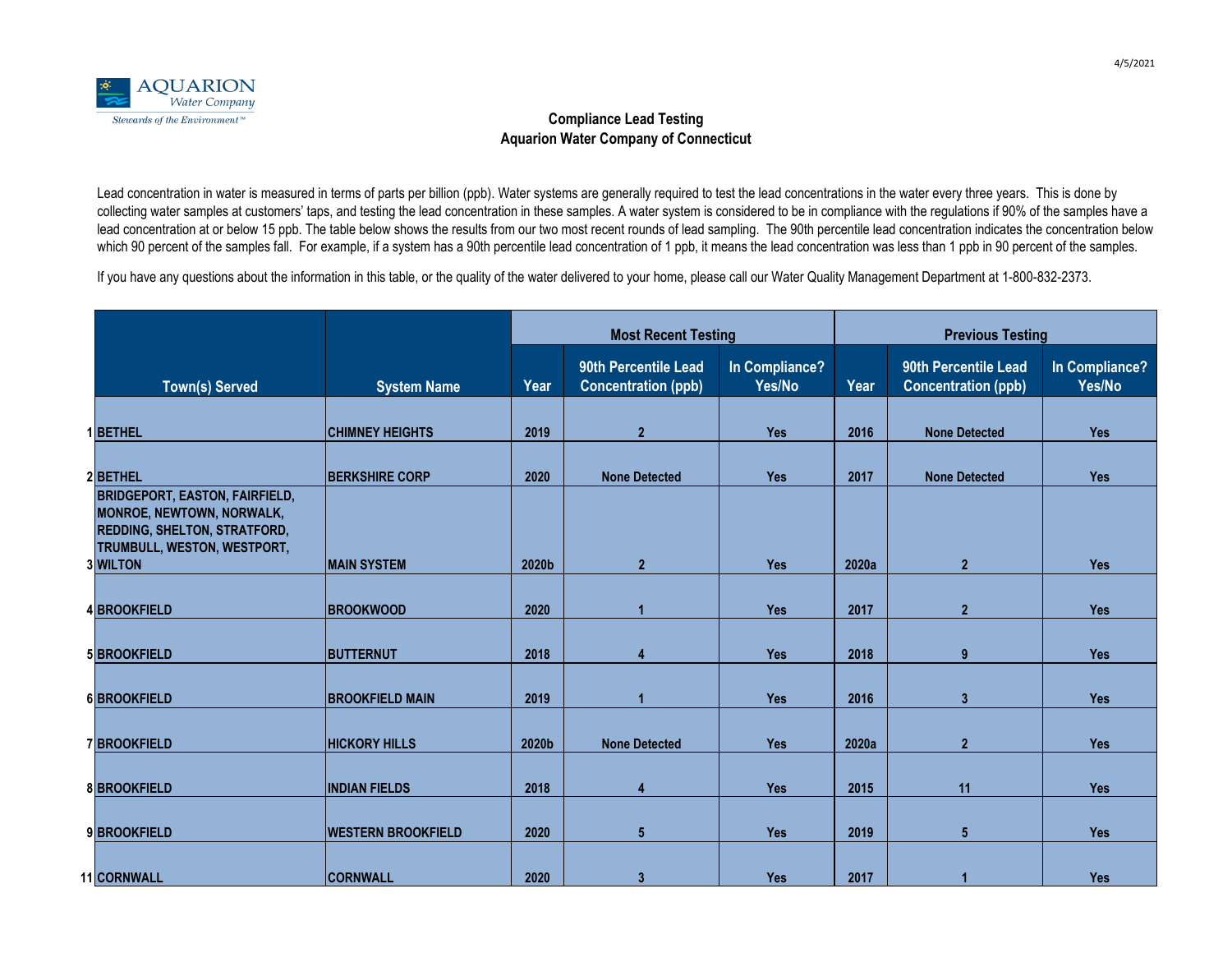|  |                        | <b>Most Recent Testing</b> |       |                                                    | <b>Previous Testing</b>  |       |                                                    |                          |
|--|------------------------|----------------------------|-------|----------------------------------------------------|--------------------------|-------|----------------------------------------------------|--------------------------|
|  | <b>Town(s) Served</b>  | <b>System Name</b>         | Year  | 90th Percentile Lead<br><b>Concentration (ppb)</b> | In Compliance?<br>Yes/No | Year  | 90th Percentile Lead<br><b>Concentration (ppb)</b> | In Compliance?<br>Yes/No |
|  |                        |                            |       |                                                    |                          |       |                                                    |                          |
|  | 12 DANBURY             | <b>INDIAN SPRING</b>       | 2020  | $\mathbf{3}$                                       | <b>Yes</b>               | 2017  | $3\overline{3}$                                    | <b>Yes</b>               |
|  | 13 DANBURY             | <b>CEDAR HEIGHTS</b>       | 2018  | $\overline{2}$                                     | <b>Yes</b>               | 2015  | $3\overline{3}$                                    | <b>Yes</b>               |
|  | <b>14 DANBURY</b>      | <b>KEN OAKS</b>            | 2018  | $5\phantom{.0}$                                    | <b>Yes</b>               | 2015  | $\mathbf{3}$                                       | <b>Yes</b>               |
|  |                        |                            |       |                                                    |                          |       |                                                    |                          |
|  | <b>15 DANBURY</b>      | <b>PEARCE MANOR</b>        | 2020b | $\overline{2}$                                     | <b>Yes</b>               | 2020a | $\overline{4}$                                     | <b>Yes</b>               |
|  | 16 DANBURY             | <b>HOLLANDALE ESTATES</b>  | 2020  | <b>None Detected</b>                               | <b>Yes</b>               | 2017  |                                                    | <b>Yes</b>               |
|  | 17 DANBURY             | <b>ROLLING RIDGE</b>       | 2020  | <b>None Detected</b>                               | <b>Yes</b>               | 2017  | <b>None Detected</b>                               | <b>Yes</b>               |
|  |                        |                            |       |                                                    |                          |       | 2 <sup>1</sup>                                     |                          |
|  | 18 DARIEN              | NOROTON (DARIEN)           | 2020  | $\overline{2}$                                     | <b>Yes</b>               | 2017  |                                                    | <b>Yes</b>               |
|  | 19 DERBY               | <b>EAST DERBY</b>          | 2020  |                                                    | <b>Yes</b>               | 2017  |                                                    | <b>Yes</b>               |
|  | <b>20 EAST HAMPTON</b> | <b>EAST HAMPTON</b>        | 2018  | <b>None Detected</b>                               | <b>Yes</b>               | 2015  | <b>None Detected</b>                               | <b>Yes</b>               |
|  |                        |                            |       |                                                    |                          |       |                                                    |                          |
|  | 21 GOSHEN              | <b>TYLER LAKE HEIGHTS</b>  | 2018  |                                                    | <b>Yes</b>               | 2015  |                                                    | <b>Yes</b>               |
|  | 22 GREENWICH           | <b>GREENWICH</b>           | 2019  | $\overline{2}$                                     | <b>Yes</b>               | 2016  | $\overline{2}$                                     | <b>Yes</b>               |
|  | 23 KENT                | <b>KENT</b>                | 2018  | $\mathbf{3}$                                       | <b>Yes</b>               | 2015  | $3\overline{3}$                                    | <b>Yes</b>               |
|  |                        |                            |       |                                                    |                          |       |                                                    |                          |
|  | 24 LEBANON             | <b>LEBANON</b>             | 2018  | <b>None Detected</b>                               | <b>Yes</b>               | 2015  | <b>None Detected</b>                               | <b>Yes</b>               |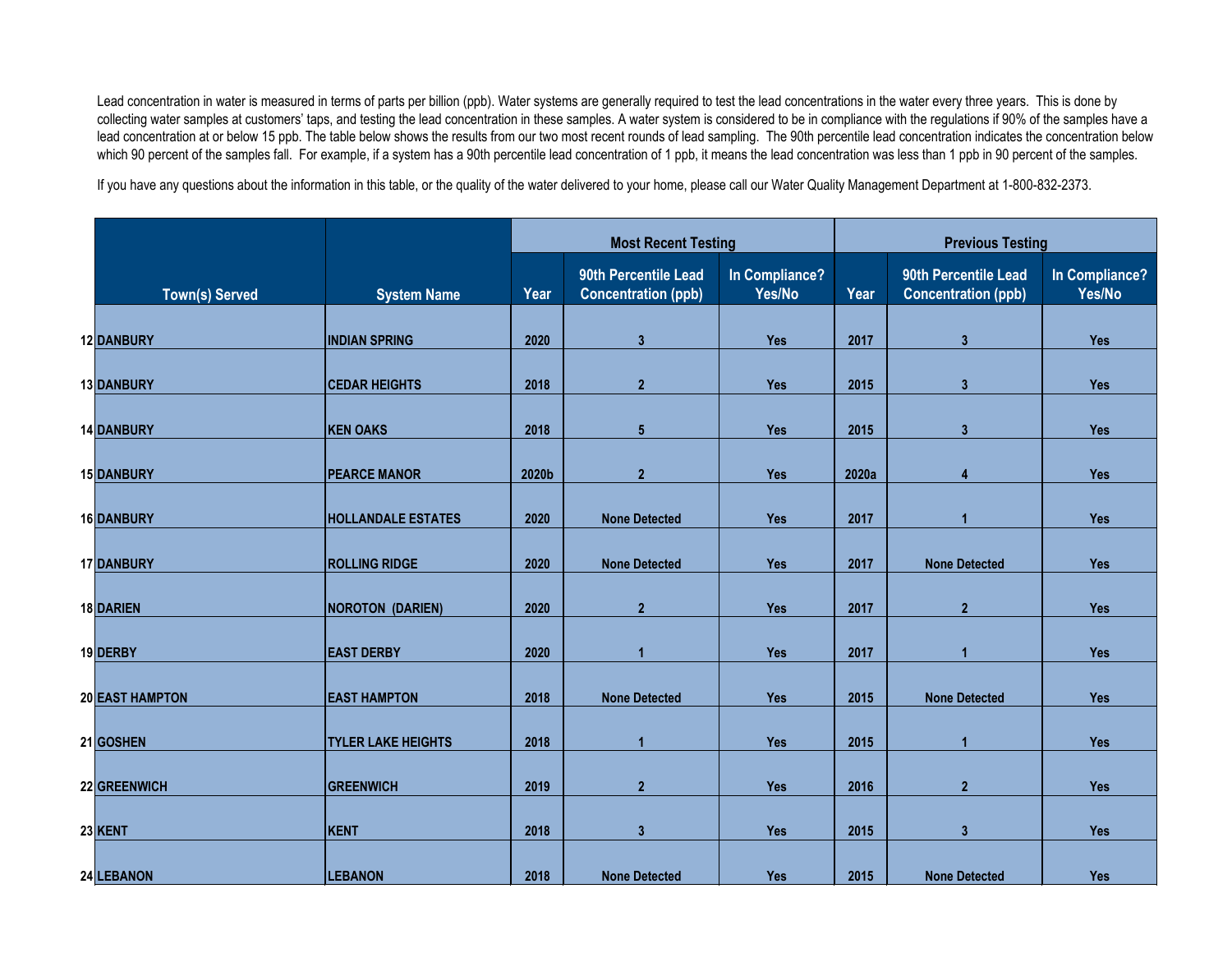|                         |                          | <b>Most Recent Testing</b> |                                                    |                          | <b>Previous Testing</b> |                                                    |                          |
|-------------------------|--------------------------|----------------------------|----------------------------------------------------|--------------------------|-------------------------|----------------------------------------------------|--------------------------|
| <b>Town(s) Served</b>   | <b>System Name</b>       | Year                       | 90th Percentile Lead<br><b>Concentration (ppb)</b> | In Compliance?<br>Yes/No | Year                    | 90th Percentile Lead<br><b>Concentration (ppb)</b> | In Compliance?<br>Yes/No |
| 25 LITCHFIELD           | <b>LITCHFIELD</b>        | 2019                       | $\overline{2}$                                     | <b>Yes</b>               | 2016                    | <b>None Detected</b>                               | <b>Yes</b>               |
|                         |                          |                            |                                                    |                          |                         |                                                    |                          |
| 26 MANSFIELD            | <b>VALLEY VIEW</b>       | 2018                       | $\overline{2}$                                     | <b>Yes</b>               | 2015                    |                                                    | <b>Yes</b>               |
| 27 MARLBOROUGH          | <b>BIRCHWOOD ESTATES</b> | 2019                       | <b>None Detected</b>                               | <b>Yes</b>               | 2016                    | 2 <sup>1</sup>                                     | <b>Yes</b>               |
| 28 MARLBOROUGH          | <b>MARLBOROUGH</b>       | 2020b                      | 3 <sup>5</sup>                                     | <b>Yes</b>               | 2020a                   | 3 <sup>1</sup>                                     | <b>Yes</b>               |
|                         |                          |                            |                                                    |                          |                         |                                                    |                          |
| 29 MIDDLEBURY           | <b>WEST SHORE</b>        | 2020b                      | <b>None Detected</b>                               | <b>Yes</b>               | 2020a                   | <b>None Detected</b>                               | <b>Yes</b>               |
| <b>30 NEW CANAAN</b>    | <b>NEW CANAAN</b>        | 2020                       | $\overline{7}$                                     | <b>Yes</b>               | 2017                    | $\overline{2}$                                     | <b>Yes</b>               |
| <b>31 NEW FAIRFIELD</b> | <b>BALL POND</b>         | 2019                       | $\overline{4}$                                     | <b>Yes</b>               | 2016                    | $\overline{4}$                                     | <b>Yes</b>               |
| <b>31 NEW FAIRFIELD</b> | <b>BIRCHES</b>           | 2018                       | <b>None Detected</b>                               | <b>Yes</b>               | 2015                    | $\overline{2}$                                     | Yes                      |
| <b>32 NEW FAIRFIELD</b> | <b>DUNHAM POND</b>       | 2018                       | $\overline{\mathbf{4}}$                            | <b>Yes</b>               | 2015                    | $\overline{4}$                                     | <b>Yes</b>               |
|                         |                          |                            |                                                    |                          |                         |                                                    |                          |
| <b>33 NEW FAIRFIELD</b> | <b>FIELDSTONE RIDGE</b>  | 2020                       | $\overline{2}$                                     | <b>Yes</b>               | 2017                    | <b>None Detected</b>                               | <b>Yes</b>               |
| <b>34 NEW FAIRFIELD</b> | <b>INTERLAKEN WC</b>     | 2020                       |                                                    | <b>Yes</b>               | 2017                    |                                                    | <b>Yes</b>               |
| <b>35 NEW FAIRFIELD</b> | <b>OAKWOOD ACRES</b>     | 2018                       | $6\phantom{1}$                                     | Yes                      | 2015                    | 9                                                  | <b>Yes</b>               |
| <b>32 NEW FAIRFIELD</b> | <b>POSSUM RIDGE</b>      | 2020b                      | $3\overline{3}$                                    | <b>Yes</b>               | 2020a                   | $\overline{2}$                                     | <b>Yes</b>               |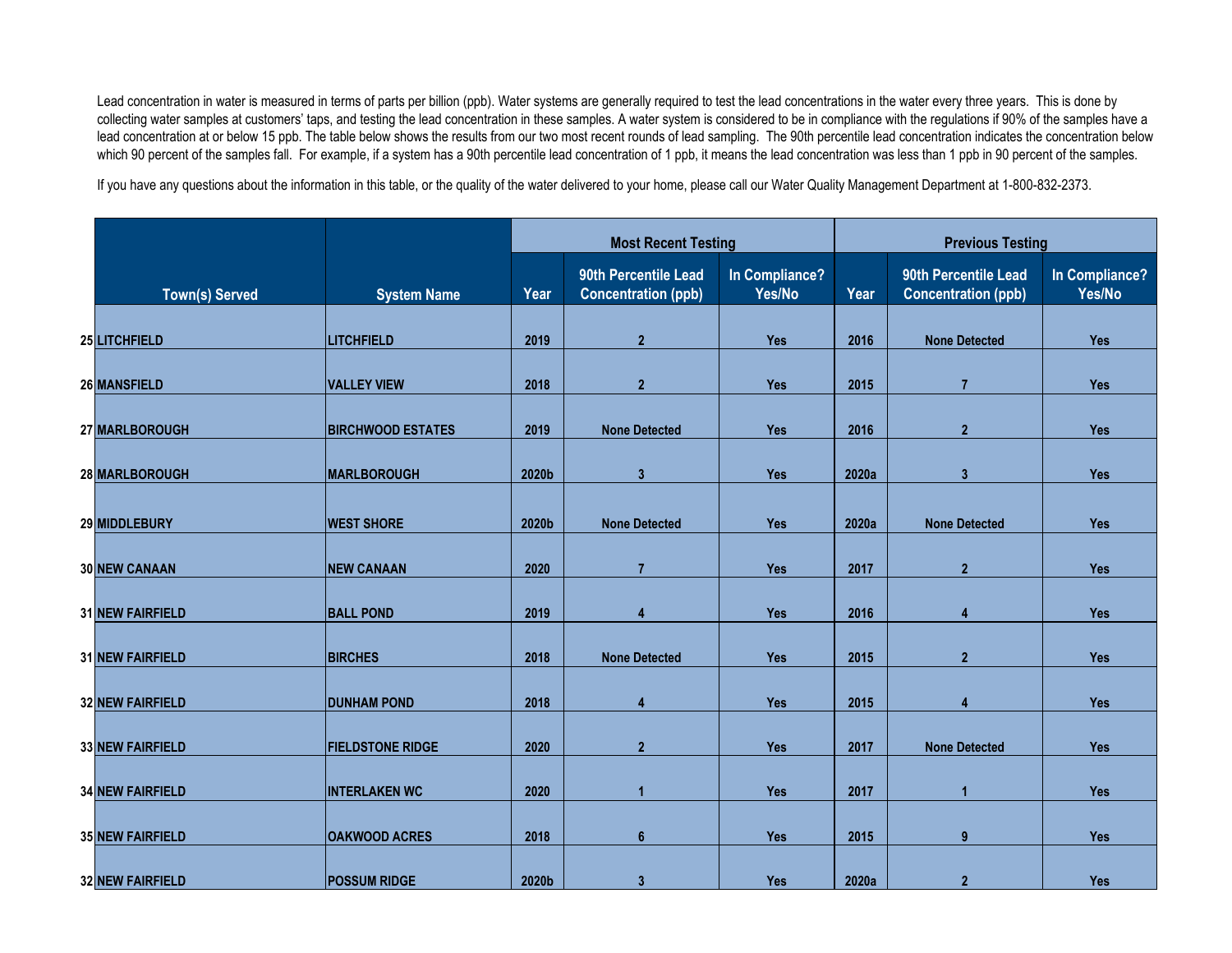|                       |                                 |       | <b>Most Recent Testing</b>                         |                          |       | <b>Previous Testing</b>                            |                          |  |
|-----------------------|---------------------------------|-------|----------------------------------------------------|--------------------------|-------|----------------------------------------------------|--------------------------|--|
| <b>Town(s) Served</b> | <b>System Name</b>              | Year  | 90th Percentile Lead<br><b>Concentration (ppb)</b> | In Compliance?<br>Yes/No | Year  | 90th Percentile Lead<br><b>Concentration (ppb)</b> | In Compliance?<br>Yes/No |  |
| 33 NEW MILFORD        | <b>CARMEN HILL</b>              | 2020  | $6\phantom{1}$                                     | <b>Yes</b>               | 2017  | $3\overline{3}$                                    | <b>Yes</b>               |  |
| <b>34 NEW MILFORD</b> | <b>DEAN HEIGHTS</b>             | 2019  | <b>None Detected</b>                               | <b>Yes</b>               | 2016  | $\mathbf{3}$                                       | <b>Yes</b>               |  |
| <b>35 NEW MILFORD</b> | <b>FOREST HILLS</b>             | 2018  | $\overline{2}$                                     | <b>Yes</b>               | 2015  |                                                    | <b>Yes</b>               |  |
|                       |                                 |       |                                                    |                          |       |                                                    |                          |  |
| <b>36 NEW MILFORD</b> | <b>LAUREL RIDGE/LAUREL VIEW</b> | 2020b | <b>None Detected</b>                               | <b>Yes</b>               | 2020a | <b>None Detected</b>                               | <b>Yes</b>               |  |
| <b>37 NEW MILFORD</b> | <b>MEADOWBROOK</b>              | 2019  | 3 <sup>1</sup>                                     | <b>Yes</b>               | 2016  | 4                                                  | <b>Yes</b>               |  |
| <b>38 NEW MILFORD</b> | <b>NEW MILFORD REGIONAL</b>     | 2020b | $\overline{2}$                                     | <b>Yes</b>               | 2020a |                                                    | <b>Yes</b>               |  |
| <b>39 NEW MILFORD</b> | <b>PARK GLEN</b>                | 2019  | <b>None Detected</b>                               | <b>Yes</b>               | 2016  | <b>None Detected</b>                               | <b>Yes</b>               |  |
| 40 NEW MILFORD        | <b>PLEASANT VIEW</b>            | 2019  | <b>None Detected</b>                               | <b>Yes</b>               | 2016  | <b>None Detected</b>                               | <b>Yes</b>               |  |
| <b>41 NEW MILFORD</b> | <b>TWIN OAKS</b>                | 2018  | <b>None Detected</b>                               | <b>Yes</b>               | 2015  |                                                    | <b>Yes</b>               |  |
| 42 NEWTOWN            | <b>CHESTNUT TREE HILL</b>       | 2019  | $\overline{2}$                                     | Yes                      | 2017  | 4                                                  | <b>Yes</b>               |  |
| 43 NEWTOWN            | <b>SANDY HOOK</b>               | 2019  | 4                                                  | <b>Yes</b>               | 2016  | $5\phantom{1}$                                     | <b>Yes</b>               |  |
| 44 NEWTOWN            | <b>NEWTOWN MAIN</b>             | 2018  | $\overline{2}$                                     | <b>Yes</b>               | 2015  | <b>None Detected</b>                               | <b>Yes</b>               |  |
| 45 NORFOLK            | <b>NORFOLK</b>                  | 2018  | <b>None Detected</b>                               | Yes                      | 2015  | <b>None Detected</b>                               | <b>Yes</b>               |  |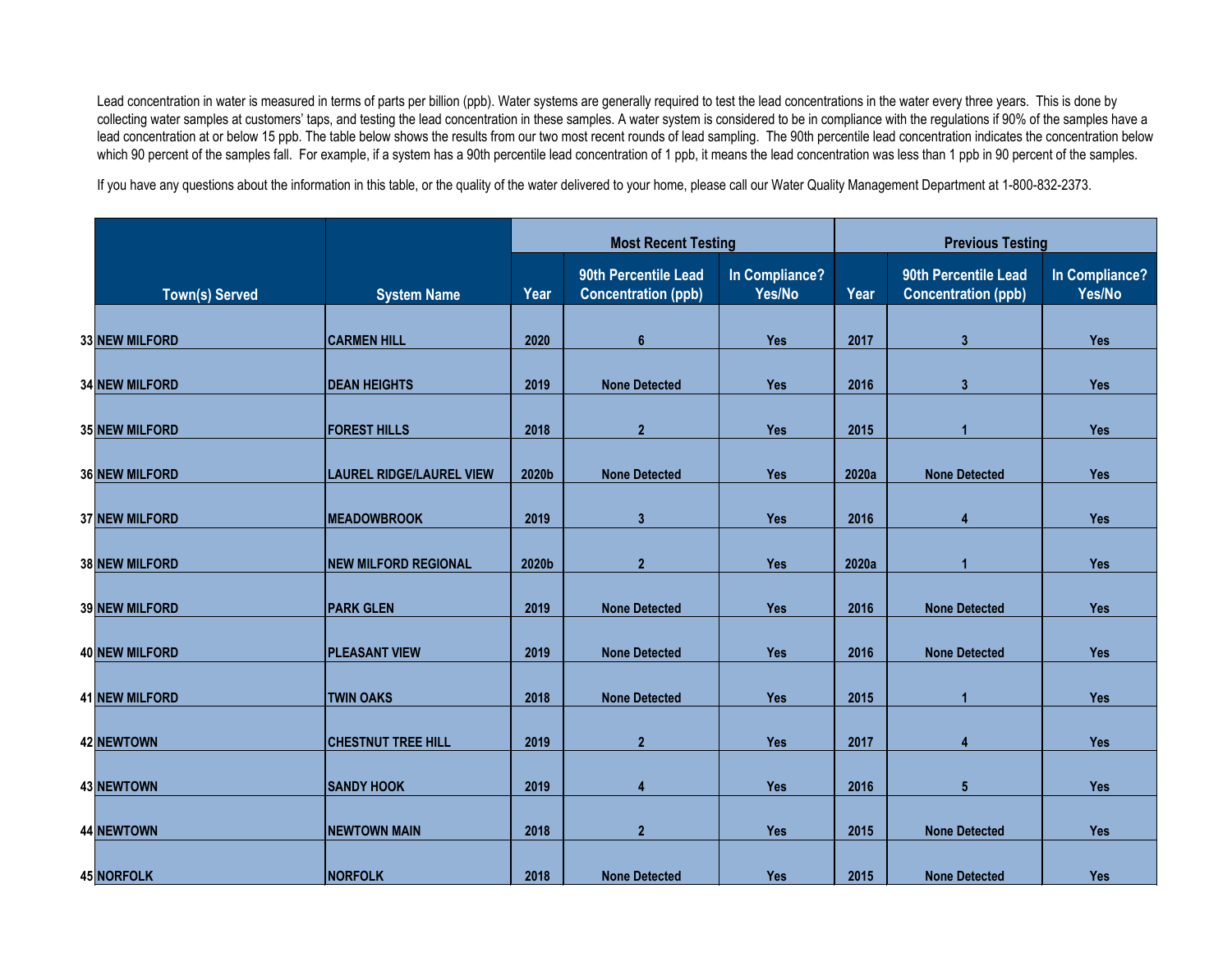|                                  |                            |       |                                                    | <b>Most Recent Testing</b> |       | <b>Previous Testing</b>                            |                          |  |
|----------------------------------|----------------------------|-------|----------------------------------------------------|----------------------------|-------|----------------------------------------------------|--------------------------|--|
| Town(s) Served                   | <b>System Name</b>         | Year  | 90th Percentile Lead<br><b>Concentration (ppb)</b> | In Compliance?<br>Yes/No   | Year  | 90th Percentile Lead<br><b>Concentration (ppb)</b> | In Compliance?<br>Yes/No |  |
|                                  |                            |       |                                                    |                            |       |                                                    |                          |  |
| <b>46 NORTH CANAAN</b>           | <b>NORTH CANAAN</b>        | 2018  | $\overline{2}$                                     | <b>Yes</b>                 | 2015  |                                                    | <b>Yes</b>               |  |
| 47 NORWICH                       | <b>PLEASURE VALLEY MHP</b> | 2020b | <b>None Detected</b>                               | <b>Yes</b>                 | 2020a | <b>None Detected</b>                               | <b>Yes</b>               |  |
| 48 OXFORD                        | <b>HAWKSTONE</b>           | 2018  | <b>None Detected</b>                               | <b>Yes</b>                 | 2015  | <b>None Detected</b>                               | <b>Yes</b>               |  |
|                                  |                            |       |                                                    |                            |       |                                                    |                          |  |
| 49 OXFORD                        | <b>OXFORD TOWN CENTER</b>  | 2020  | <b>None Detected</b>                               | <b>Yes</b>                 | 2019  | <b>None Detected</b>                               | <b>Yes</b>               |  |
| 50 RIDGEFIELD                    | <b>TURNER HILL BARNUM</b>  | 2018  | <b>None Detected</b>                               | <b>Yes</b>                 | 2015  | <b>None Detected</b>                               | <b>Yes</b>               |  |
| 51 RIDGEFIELD                    | <b>TURNER HILL MCKEON</b>  | 2018  | $3\overline{3}$                                    | <b>Yes</b>                 | 2015  | <b>None Detected</b>                               | <b>Yes</b>               |  |
|                                  |                            |       |                                                    |                            |       |                                                    |                          |  |
| 52 RIDGEFIELD                    | <b>RIDGEFIELD MAIN</b>     | 2020b | <b>None Detected</b>                               | Yes                        | 2020a | <b>None Detected</b>                               | <b>Yes</b>               |  |
| 53 RIDGEFIELD                    | <b>CRAIGMOOR</b>           | 2020b | 4                                                  | <b>Yes</b>                 | 2020a | 12                                                 | <b>Yes</b>               |  |
| 54 RIDGEFIELD                    | <b>SCODON</b>              | 2020b | $\overline{2}$                                     | Yes                        | 2020a | 2 <sup>1</sup>                                     | <b>Yes</b>               |  |
|                                  |                            |       |                                                    |                            |       |                                                    |                          |  |
| 55 RIDGEFIELD                    | <b>RIDGEFIELD KNOLLS</b>   | 2018  | <b>None Detected</b>                               | <b>Yes</b>                 | 2015  | $\overline{2}$                                     | <b>Yes</b>               |  |
| 56 SALISBURY                     | <b>SALISBURY</b>           | 2018  |                                                    | <b>Yes</b>                 | 2015  | <b>None Detected</b>                               | <b>Yes</b>               |  |
| 57 SEYMOUR, OXFORD, BEACON FALLS | <b>VALLEY</b>              | 2020  | $\overline{2}$                                     | <b>Yes</b>                 | 2017  | $\overline{\mathbf{4}}$                            | <b>Yes</b>               |  |
|                                  |                            |       |                                                    |                            |       |                                                    |                          |  |
| 58 SHERMAN                       | <b>TIMBER TRAILS</b>       | 2020b | <b>None Detected</b>                               | Yes                        | 2020a | <b>None Detected</b>                               | <b>Yes</b>               |  |